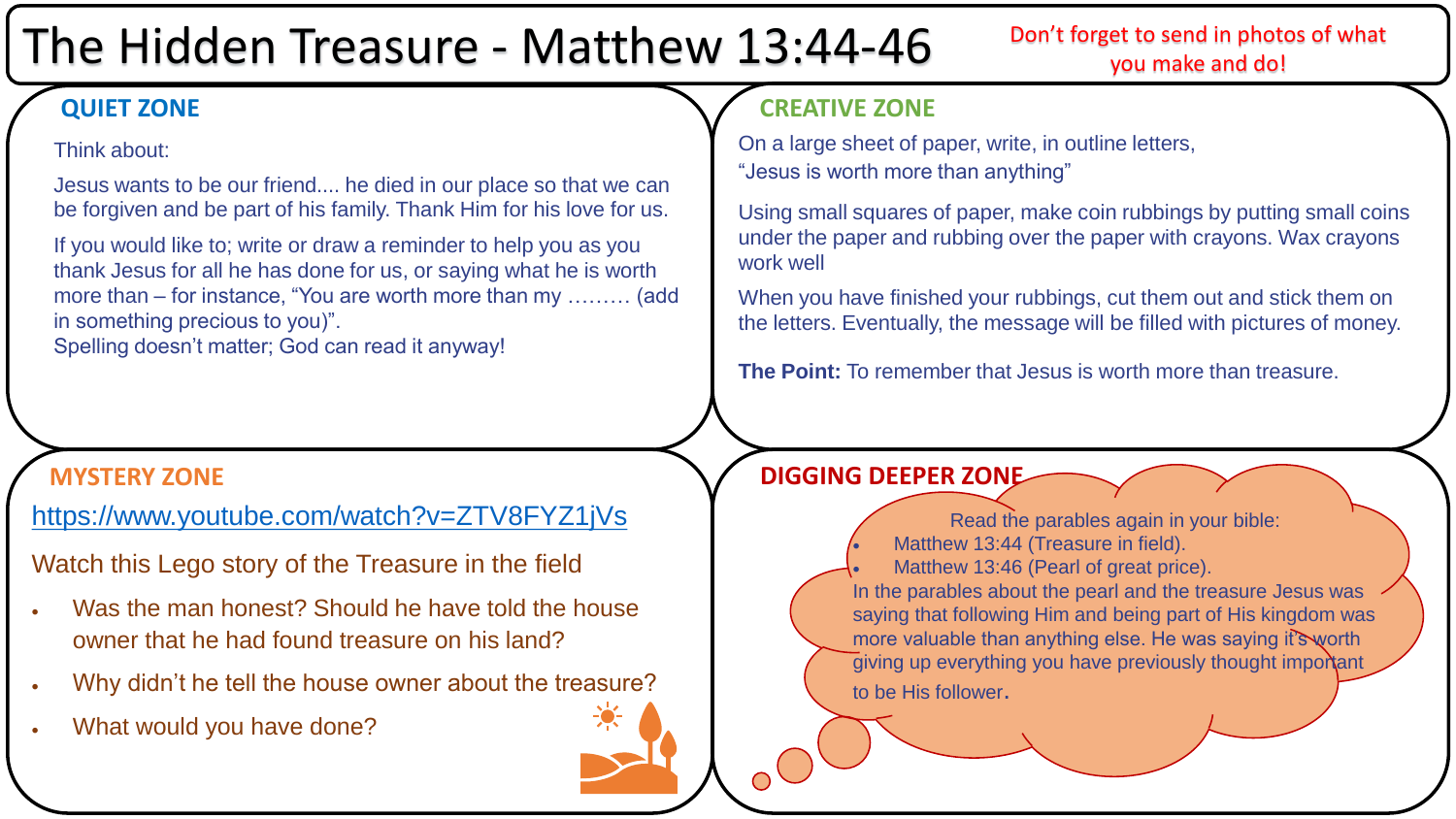# The Hidden Treasure - Matthew 13:44-46

## Don't forget to send in photos of what you make and do!

#### **QUIET ZONE Think about**

Think about what your most treasured possession is and why it is so special to you.

A survey a couple of years ago came up with the top 10 most treasured possessions for people in the UK. Guess what things were in the top ten. You can see how many you get correct on the next slide (no cheating  $\circledcirc$ )

Think about how you keep things that are precious to you safe?

#### **MYSTERY ZONE** Describing Treasure game **N/BIGGING DEEPER ZONE Describing Treasure game**

Think about something precious and describe it for other members of your family to guess

For example: "This treasure has four wheels. It is painted bright red and I use it to move very fast along roads...." (Hopefully they will guess car!)

### Other suggestions:

This treasure has more than eleven pieces and they all wear blue. They chase a ball around a pitch in London, and often go to other places too, to chase balls (Chelsea football club)

This treasure is brown and soft, you can break it. If you hold it in your mouth it melts into a thick liquid; you can put it on top of cakes as well as eat it – but take the wrapper off first! (Chocolate)

Make sure you describe a wide variety of treasures.

## **CREATIVE ZONE** Make your own "muddy fields".

*Ask an adult to help you and supervise* Using a microwave or in a saucepan, melt together: **150g chocolate 50g margarine 2 tablespoons golden syrup**

#### Mix in:

**200g crushed plain biscuits** (bash them with a rolling pin in a bag, or crumble them by hand – pieces shouldn't be so small that they are crumbs, but shouldn't be left massive either.) **50g raisins/glace cherries/mini marshmallows** (Or you could use 250g biscuits instead.)

Divide the mixture up so that each child has a large spoonful. Spread out the mixture onto a sheet of baking paper, using a spoon to press it down. Put it in a fridge to set. If you like, you could use a large haribo or other sweet to press into each spoonful of mixture – to be the hidden treasure!

world!



What is God's kingdom? It is being part of the group of people called Christians, people who love Jesus and want to follow him.

Is following God important?

Is it more important than other things we do?

Following Jesus is the most important thing in the